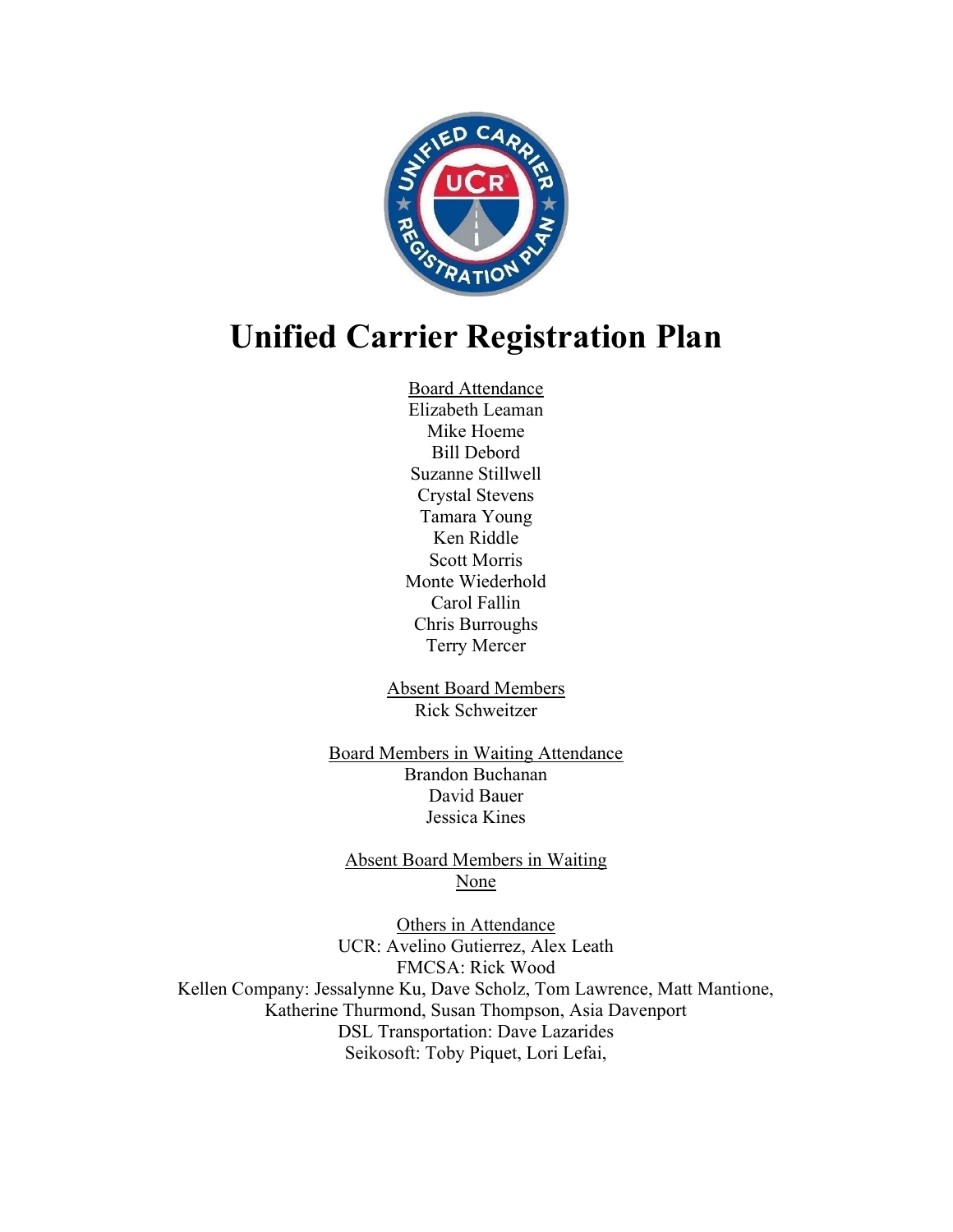## Represented States AK, AL, CA, DC, GA, ID, IL, IN, KS, KY, LA, MA, MD, ME, MI, MN, MO, NC, ND, NE, NM, NY, OH, OK, RI, TN, TX, VA, WA, WI

#### UNIFIED CARRIER REGISTRATION PLAN BOARD OF DIRECTORS MEETING January 27, 2022

### PROPOSED MINUTES

- I. Welcome and Call to Order Elizabeth Leaman, UCR Board Chair The UCR Board Chair welcomed attendees, called the meeting to order at 12:01 p.m. ET, called roll for the Board, confirmed the presence of a quorum, and facilitated selfintroductions.
- II. Verification of Meeting Notice Avelino Gutierrez, UCR Executive Director The UCR Executive Director verified publication of the meeting notice on the UCR website and distribution to the UCR contact list via e-mail on January 19, 2022 followed by subsequent publication of the notice in the Federal Register on January 24, 2022 in Vol. 87, No. 15 starting on page 3641.
- III. Review and Approval of Board Agenda Elizabeth Leaman, UCR Board Chair The agenda was reviewed, and the Board took action to adopt.

A MOTION was MADE and SECONDED to approve the agenda of the January 27, 2022 Board of Directors Meeting. The MOTION CARRIED.

IV. Approval of Minutes from the December 16, 2021 UCR Board Meeting – Elizabeth Leaman, UCR Board Chair Draft minutes from the December 16, 2021 UCR Board meeting were reviewed. The Board took action to approve.

A MOTION was MADE and SECONDED to approve the minutes from the December 16, 2021 Board of Directors Meeting with the noted revisions. The MOTION CARRIED.

- V. Report of the Federal Motor Carrier Safety Administration (FMCSA) Kenneth Riddle, FMCSA Representative and Frederic Wood, FMCSA Representative The FMCSA advised that a Notice of Preliminary Rulemaking (NPRM) was issued in the Federal Register regarding the Board's 2023 fee change recommendation and provided a report on other relevant activity.
- VI. Extension of UCR Plan/Kellen Company Contract Elizabeth Leaman, UCR Board Chair and Avelino Gutierrez, UCR Executive Director The UCR Executive Director and the UCR Board Chair presented and discussed with the Board a 1-year extension to the existing agreement between the UCR Plan and the Kellen Company. The Board took action to approve the extension.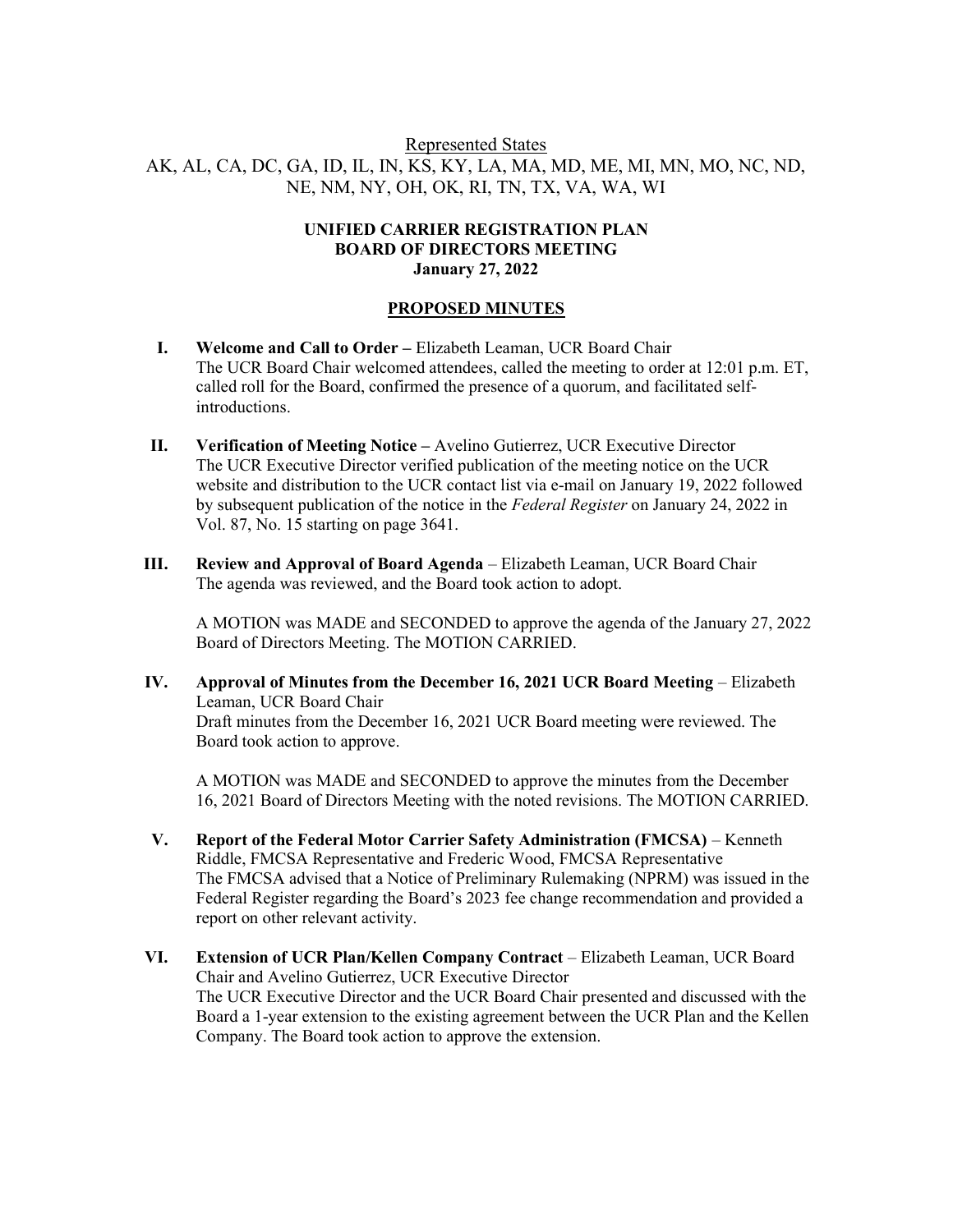A MOTION was MADE and SECONDED to approve the proposed 1-year extension to the existing agreement between the UCR Plan and the Kellen Company. The MOTION CARRIED.

## VII. SUBCOMMITTEE REPORTS

Audit Subcommittee – Mike Hoeme, UCR Audit Subcommittee Chair

A. Update to Internal Controls Accounting Guidelines – Avelino Gutierrez, UCR Executive Director and Dave Scholz, UCR Depository Manager The UCR Executive Director and the UCR Depository Manager discussed potential amendments to the UCR Accounting Guidelines based on recommendations from a report on the internal controls review that was performed by an independent audit firm, Williams, Benator & Libby (WBL). Enhancements to the internal controls policies recommended by WBL in their report were included in the proposed update to the written internal controls of the UCR Plan. The Board took action to adopt the amendments to the UCR Accounting Guidelines.

A MOTION was MADE and SECONDED that the UCR Board adopt the proposed revisions to the UCR internal controls. The MOTION CARRIED.

B. UCR Compliance Snapshot – Mike Hoeme, UCR Audit Subcommittee Chair The UCR Audit Subcommittee Chair, supported by DSL Transportation Services, Inc., reviewed audit compliance rates for the states for registration years 2020, 2021, and 2022. Their report also included compliance percentages for Focused Anomaly Reviews (FARs), retreat audits, and registration compliance percentages as mandated by the UCR Board. A new element was discussed that focused on the states' enforcement and citations actually issued versus the "Should Have Been" ("SHB") road-stops that were not cited. The new feature ranked the states based on citation percentages.

Finance Subcommittee – Scott Morris, UCR Finance Subcommittee Chair

A. Certificate of Deposit (CD) for Financial Reserve – Scott Morris, UCR Finance Subcommittee Chair and Dave Scholz, UCR Depository Manager The UCR Finance Subcommittee Chair and UCR Depository Manager presented and discussed options for investing the proceeds from a CD that will mature on February 05, 2022. The Board took action to approve reinvesting the proceeds from the maturing CD.

A MOTION was MADE and SECONDED that the UCR Board invest the proceeds from a CD in the amount of \$2,650,000 that will mature on February 5, 2022 in a 1 year U.S. Treasury Bill and maintain the security in the custody of the Bank of North Dakota. The MOTION CARRIED.

B. Distribution from the UCR Depository for 2022 Registration Year – Scott Morris, Finance Subcommittee Chair and Dave Scholz, UCR Depository Manager The Finance Subcommittee Chair and UCR Depository Manager provided an update on the timing for a distribution of revenues from the UCR Depository to states that have not yet reached their revenue entitlements for the 2022 registration year.